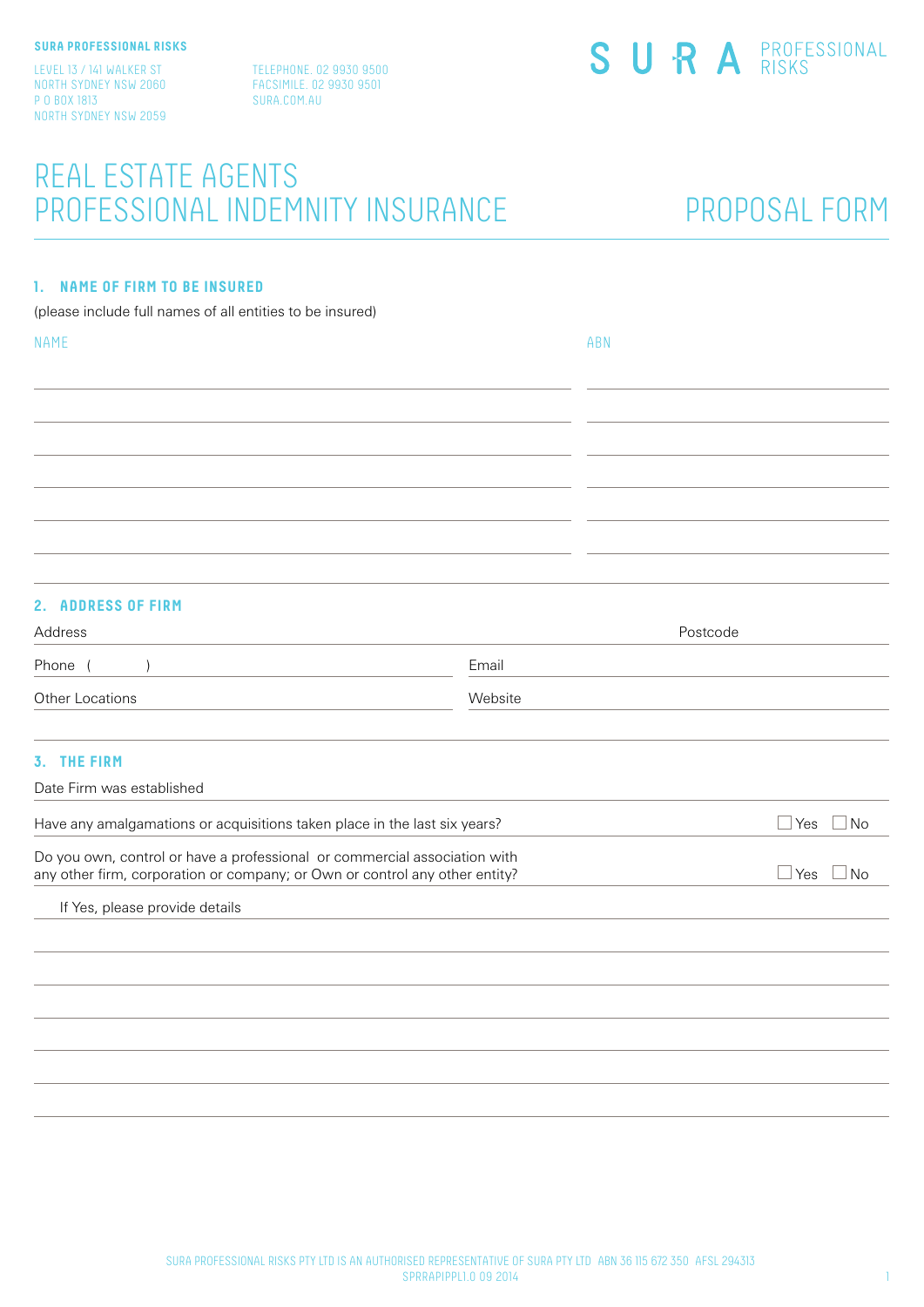| 4. DETAILS OF THE PRINCIPAL(S) OF THE FIRM                 |           |     |                                                                                                                                  |                          |                            | <b>HOW LONG PRACTICING</b><br>AS PARTNER/DIRECTOR |
|------------------------------------------------------------|-----------|-----|----------------------------------------------------------------------------------------------------------------------------------|--------------------------|----------------------------|---------------------------------------------------|
| <b>NAME</b>                                                |           | AGE | QUALIFICATIONS                                                                                                                   | <b>DATE</b><br>QUALIFIED | <b>THIS</b><br><b>FIRM</b> | <b>PREVIOUS</b><br><b>FIRM</b>                    |
|                                                            |           |     |                                                                                                                                  |                          |                            |                                                   |
| <b>NUMBER OF STAFF</b>                                     | Qualified |     | Administrative                                                                                                                   |                          |                            |                                                   |
|                                                            | Other     |     | <b>Total All Staff</b>                                                                                                           |                          |                            |                                                   |
| Do you need cover for sub contractors?                     |           |     |                                                                                                                                  |                          |                            | Yes<br>⊥No                                        |
| If Yes, please provide names                               |           |     |                                                                                                                                  |                          |                            |                                                   |
|                                                            |           |     |                                                                                                                                  |                          |                            |                                                   |
| PROFESSIONAL MEMBERSHIPS<br>5.                             |           |     |                                                                                                                                  |                          |                            |                                                   |
| a)                                                         |           |     | Please list the Professional Body/s or Association/s of which the Insured is a Member and/or holds a practising certificate for: |                          |                            |                                                   |
|                                                            |           |     |                                                                                                                                  |                          |                            |                                                   |
|                                                            |           |     |                                                                                                                                  |                          |                            |                                                   |
| b)                                                         |           |     | Has the Insured ever been disqualified, expelled or deregistered by a Professional Body/Association or Regulator?                |                          |                            |                                                   |
|                                                            |           |     |                                                                                                                                  |                          |                            |                                                   |
|                                                            |           |     |                                                                                                                                  |                          |                            |                                                   |
| <b>6. OVERSEAS WORK</b>                                    |           |     |                                                                                                                                  |                          |                            |                                                   |
|                                                            |           |     | Have you performed work, or do you intend to, perform work overseas?                                                             |                          | $\Box$ Yes                 | $\square$ No                                      |
| If Yes, please provide details                             |           |     |                                                                                                                                  |                          |                            |                                                   |
|                                                            |           |     |                                                                                                                                  |                          |                            |                                                   |
|                                                            |           |     |                                                                                                                                  |                          |                            |                                                   |
|                                                            |           |     |                                                                                                                                  |                          |                            |                                                   |
|                                                            |           |     |                                                                                                                                  |                          |                            |                                                   |
| <b>INCOME</b><br>7.                                        |           |     |                                                                                                                                  |                          |                            |                                                   |
|                                                            |           |     | AUSTRALIA                                                                                                                        |                          | <b>OVERSEAS</b>            |                                                   |
| Actual gross fees for the past 12 months                   |           |     | \$                                                                                                                               |                          | \$                         |                                                   |
| Actual gross fees for the previous 12 months               |           |     | \$                                                                                                                               |                          | \$                         |                                                   |
| Estimated gross fees for the next 12 months                |           |     | \$                                                                                                                               |                          | \$                         |                                                   |
| Please provide a percentage breakdown of fees by location: |           |     |                                                                                                                                  |                          |                            |                                                   |
| VIC<br><b>NSW</b>                                          | QLD       | SA  | WA<br><b>TAS</b>                                                                                                                 | <b>NT</b>                | ACT                        | 0/S                                               |

% % % % % % % % %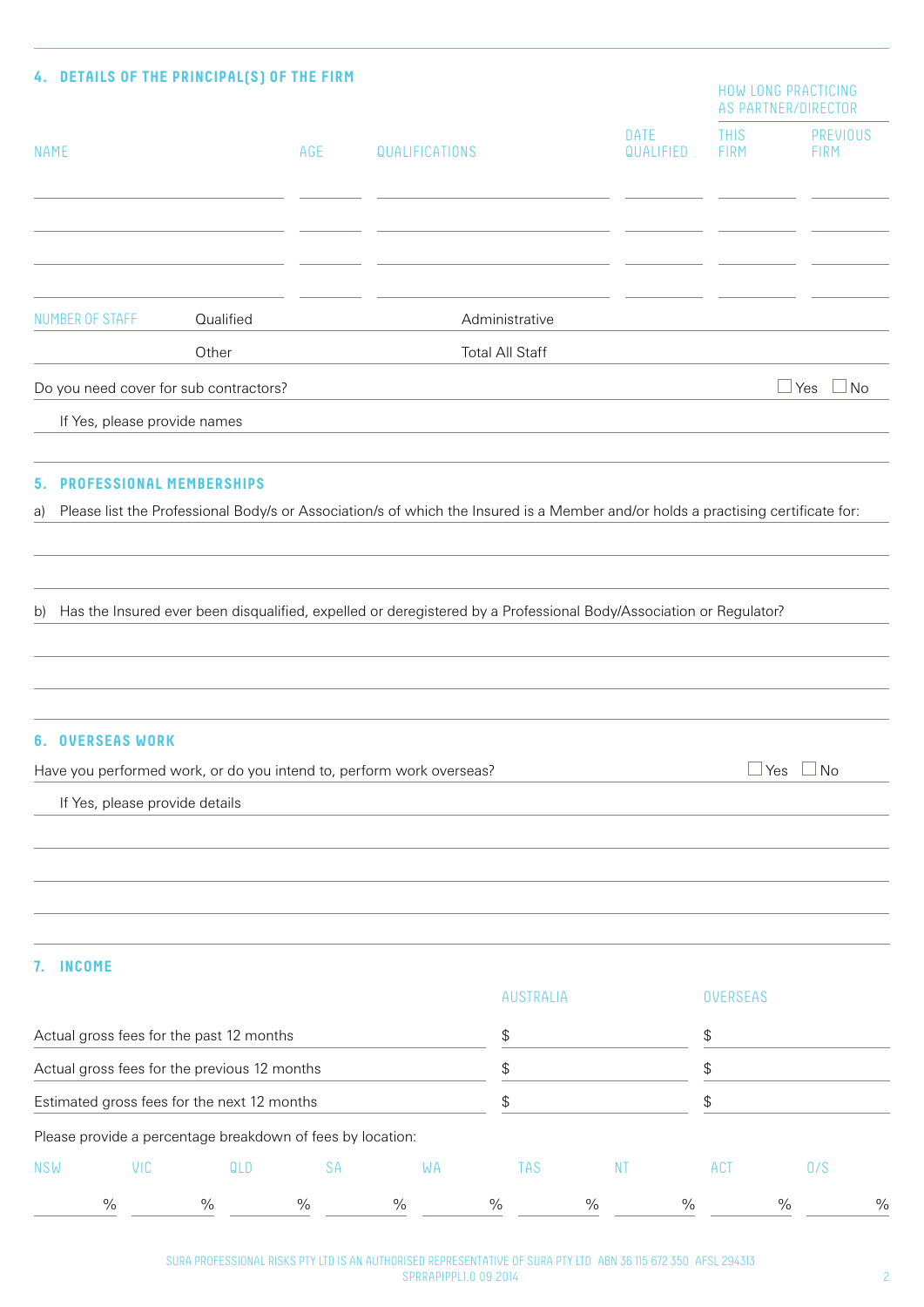## **8. PROFESSIONAL SERVICES**

| Please provide a percentage breakdown of last years fee income in the following areas: |               |
|----------------------------------------------------------------------------------------|---------------|
| Acting as a real estate agent for residential sales                                    | $\frac{0}{0}$ |
| Acting as a real estate agent for commercial property sales                            | $\frac{0}{0}$ |
| Residential and/or strata property management                                          | $\frac{0}{0}$ |
| Valuations                                                                             | $\frac{0}{0}$ |
| Insurance agency and/or financial institutions                                         | $\%$          |
| Commercial property management:                                                        |               |
| Excluding retails                                                                      | $\%$          |
| Retail                                                                                 | $\frac{0}{0}$ |
| <b>Property Development</b>                                                            | $\frac{0}{0}$ |
| Mortgage / finance broking                                                             | $\%$          |
| Off-the-plan sales                                                                     | $\frac{0}{0}$ |
| Auctioneering                                                                          | $\%$          |
| Project Management                                                                     | $\frac{0}{0}$ |
| Rent collections                                                                       | $\frac{0}{0}$ |
| Property conveyancing / settlement agency / land broking                               | $\%$          |
| Other, please specify:                                                                 | $\frac{0}{0}$ |
|                                                                                        |               |

#### **9. MISCELLANEOUS**

a) Please give a brief description of the project, contract value, type of structure and fees derived from your five largest contracts undertaken in the last 5 years.

| <b>BRIEF DESCRIPTION</b>   | LOCATION                                                  | <b>CONSULTING ROLE</b><br>(i.e. Life Broking,<br>Investment Advice)                               | AMOUNT INVESTED<br>/ LIFE INSURED | TOTAL FFFS FARNED<br>ESTIMATE |
|----------------------------|-----------------------------------------------------------|---------------------------------------------------------------------------------------------------|-----------------------------------|-------------------------------|
|                            |                                                           |                                                                                                   | \$                                | \$                            |
|                            |                                                           |                                                                                                   | \$                                | \$                            |
|                            |                                                           |                                                                                                   | \$                                | \$                            |
|                            |                                                           |                                                                                                   | \$                                | \$                            |
| b)<br>engaged in, or<br>Ι. |                                                           | Are you or have you or any parent, subsidiary or other related entity either:                     |                                   |                               |
| ii.                        | have or had a controlling share of any entity engaged in; |                                                                                                   |                                   |                               |
|                            |                                                           | actual construction, fabrication, erection or any form of works contracting?                      |                                   | $\sqcup$ Yes<br>⊥No           |
| - real estate development? |                                                           |                                                                                                   |                                   | ⊥No<br>l Yes                  |
|                            |                                                           | - the manufacture, sale or distribution of any product or process or patented production process? |                                   | $\sqcup$ Yes<br>  No          |
|                            | If Yes to any of these questions please detail below:     |                                                                                                   |                                   |                               |
| Ι.                         |                                                           | names of the other entities involved, outlining their relationship to you                         |                                   |                               |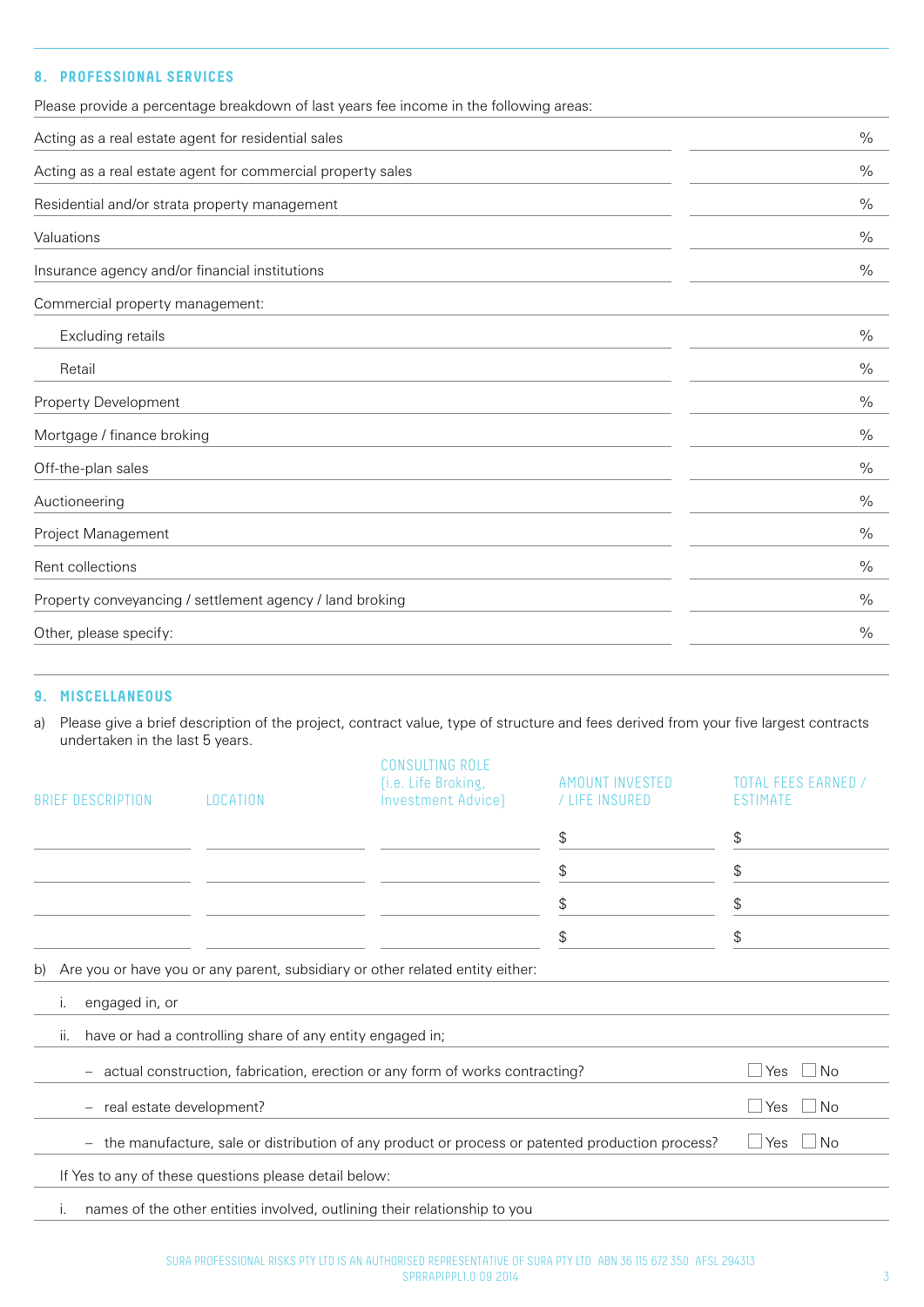### **10. COVER REQUIRED**

|            | (i) Amount of Indemnity required                                |                         | \$               |
|------------|-----------------------------------------------------------------|-------------------------|------------------|
| (ii)       | Excess requested                                                |                         | \$               |
|            | Are you currently insured for professional indemnity insurance? |                         | Yes<br><b>No</b> |
|            | If Yes, please confirm:                                         |                         |                  |
|            | Name of Insurer                                                 | Renewal Date            |                  |
|            | Limit of Indemnity \$                                           | <b>Retroactive Date</b> |                  |
| Premium \$ |                                                                 | Excess \$               |                  |
|            |                                                                 |                         |                  |
|            |                                                                 |                         |                  |

### **11. CLAIMS**

| Have any claims for negligence or breach of professional duty ever been made against the Firm<br>or the Firm's predecessors in business, or against any of the Partners or Directors is/was a partner,                                                                                                                             |               |
|------------------------------------------------------------------------------------------------------------------------------------------------------------------------------------------------------------------------------------------------------------------------------------------------------------------------------------|---------------|
| director or chief executive?                                                                                                                                                                                                                                                                                                       | l Yesi<br>No. |
| If Yes, please complete details on the Claims Addendum                                                                                                                                                                                                                                                                             |               |
| After inquiry, is the Firm or any of the Partners or Directors, aware of any circumstances which may result<br>in a claim being made against the Firm, or against any of the Partners or Directors, or against any<br>partnership or Firm of which any of the Partners or Directors is/was a partner, director or chief executive? | No<br>Yes     |
| If Yes, please complete details on the Claims Addendum                                                                                                                                                                                                                                                                             |               |
| Has the firm sustained any loss or know of any possible loss through fraud or dishonesty<br>of any director/partner/principal employee of the firm?                                                                                                                                                                                | Yes<br>No     |
| <b>12. SIGNATORIES</b>                                                                                                                                                                                                                                                                                                             |               |
| Is any person who is not a director/partner/principal allowed to sign cheques on their signature alone?                                                                                                                                                                                                                            | Yes<br>No     |
| If Yes, Name                                                                                                                                                                                                                                                                                                                       |               |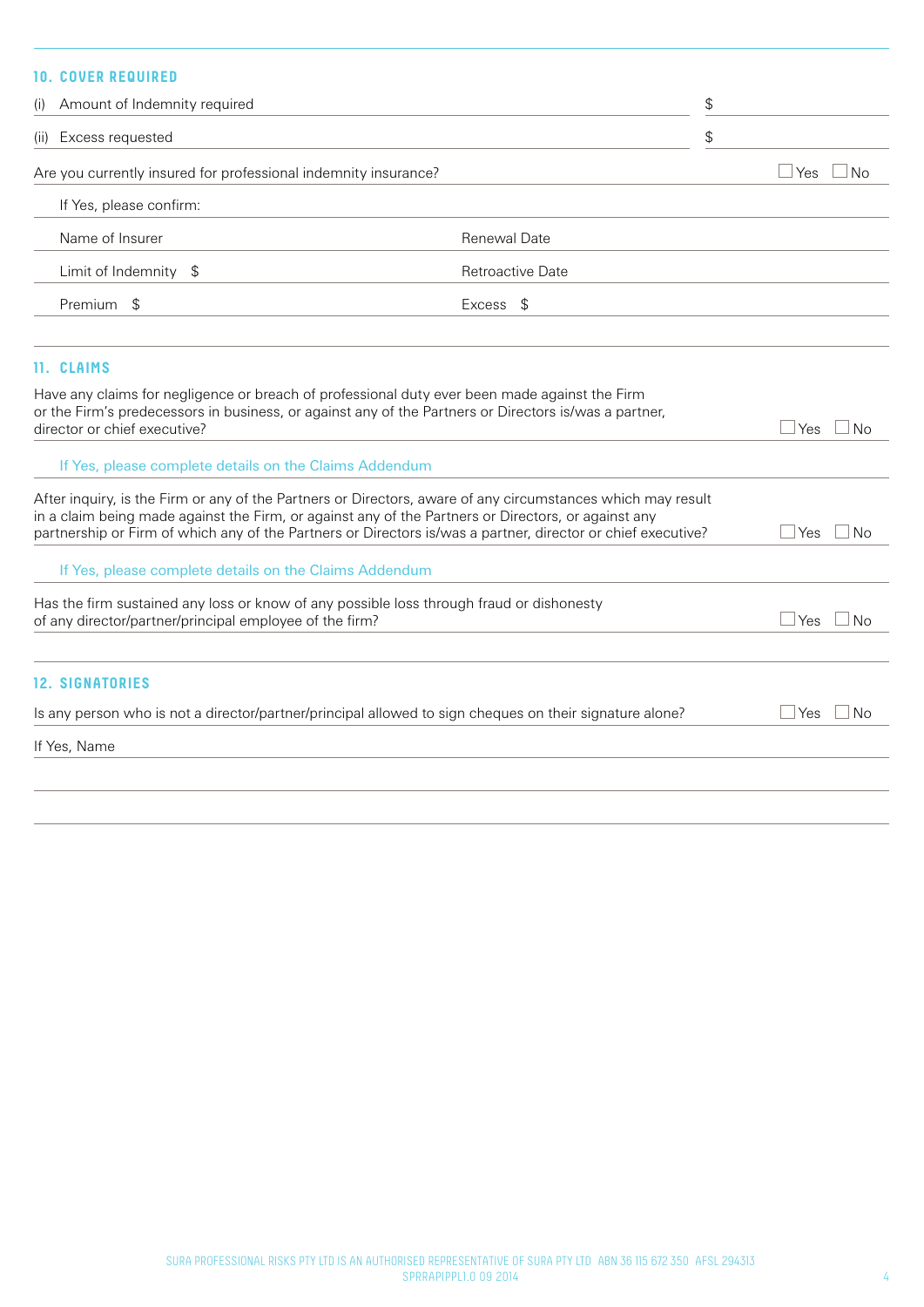## important notices

The information you provide in this document and through any other documentation, either directly or through your insurance broker, will be relied upon by the insurer to decide whether or not to accept your insurance as proposed and if so, on what terms.

Every question must be answered fully, truthfully and accurately. If space is insufficient for your answer, please use additional sheets, sign and date each one and attach them to this document.

If you do not understand or if you have any questions regarding any matter in this document, including the Important Notices, please contact us or your insurance broker before signing the Declaration at the end of this document.

Unless we have confirmed in writing that temporary cover has been arranged, no insurance is in force until the risk proposed has been accepted in writing by us and you have paid or agreed to pay the premium.

#### **DUTY OF DISCLOSURE**

Before you enter into a contract of general insurance with an insurer you have a duty under the *Insurance Contracts Act 1984* to disclose to the insurer every matter that you know, or could reasonably be expected to know, is relevant to the insurer's decision whether to accept the risk of the insurance, and if so, on what terms.

You have the same duty to disclose those matters to the insurer before you renew, extend, vary or reinstate a contract of general insurance. Your duty however does not require disclosure of any matter:

- that diminishes the risk to be undertaken by the insurer;
- that is of common knowledge;
- that your insurer knows or, in ordinary course of its business, ought to already know;
- as to which compliance with your duty is waived by the insurer.

#### Non-Disclosure

If you fail to comply with your duty of disclosure, the insurer may be entitled to reduce its liability under the contract in respect of a claim or may cancel the contract. If your non-disclosure is fraudulent, the insurer may also have the option of avoiding the contract from its beginning.

#### **CLAIMS MADE POLICY**

This proposal is for a Claims Made Policy. This means that the policy only responds to:

– Claims first made against you and notified to the Insurer during the policy period arising from events after any retroactive date on the policy, and

– Events of which you first become aware during the policy period that could give rise to a future claim provided that you notify the Insurer during the policy period of the circumstances of such events and they arose after any retroactive date on the policy.

When the policy expires, no claims can be made on the policy even though the event giving rise to the claim may have occurred during the policy period.

#### **PRIVACY**

We are committed to protecting your privacy in accordance with the Privacy Act 1988 (Cth) and the Australian Privacy Principles (APPs), which will ensure the privacy and security of your personal information.

Our Privacy Policy explains how we collect, use, disclose and handle your personal information as well as your rights to access and correct your personal information and make a complaint for any breach of the APPs.

A copy of our Privacy Policy is located on our website at **www.sura.com.au** Please access and read this policy. If you have any queries about how we handle your personal information or would prefer to have a copy mailed to you, please ask us. If you wish to access your file please ask us.

#### **NOT A RENEWABLE CONTRACT**

Most Professional Indemnity Insurances are not renewable contracts so the Policy will terminate on the expiry date indicated. If you therefore require a subsequent Policy, you will need to complete and submit a new proposal form for assessment prior to the termination of the current policy.

#### **AGENT OF INSURERS**

In arranging this insurance, SURA Professional Risks Pty Ltd is acting under an authority given to it by insurers, and is acting as the agent of the insurer and not as your agent.

#### **GENERAL INSURANCE CODE OF PRACTICE**

We proudly support the General Insurance Code of Practice.

The purpose of the Code is to raise the standards of practice and service in the general insurance industry.

The Code aims to improve:

- the quality, comprehension and accuracy of policy documents and other information provided to consumers;
- employee and agent training and supervision;
- Claims handling and dispute resolution.

For further information on the Code, please visit www.codeofpractice.com.au or alternatively You can request a brochure on the Code from Us.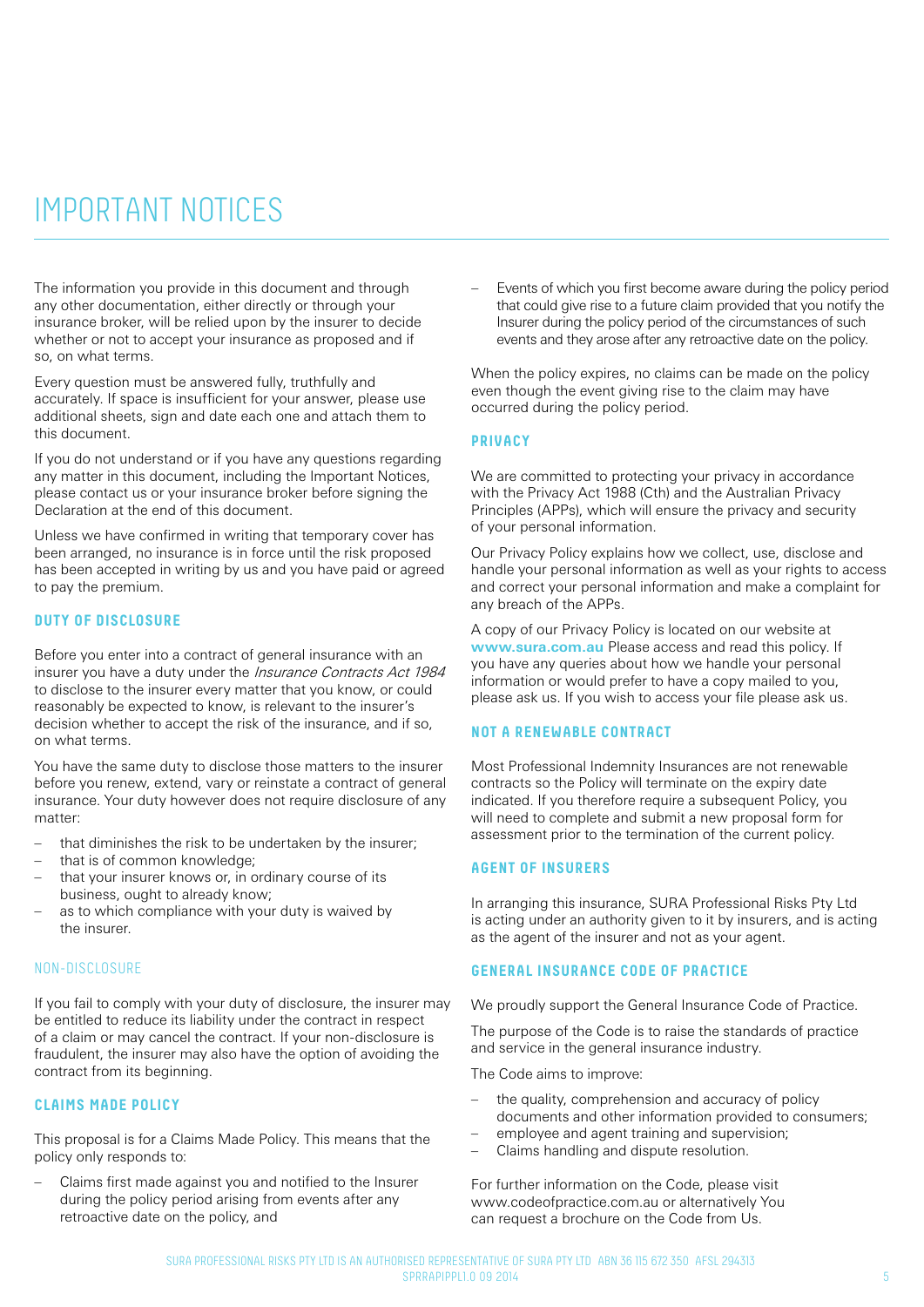# DECLARATION AND AGREEMENT

Has any Insurer, in respect of risks to which this proposal relates, ever:

| a) Declined a proposal, refused a renewal or terminated insurance?                                                                                | Yes.            | ∣No           |
|---------------------------------------------------------------------------------------------------------------------------------------------------|-----------------|---------------|
| b) Required an increased premium or imposed special conditions?                                                                                   |                 | $Yes \cup No$ |
| c) Declined an insurance claim by the Insured or reduced its liability to pay an<br>insurance claim in full (other than by application of excess) | $Y_{\text{AS}}$ | ∣ IN∩         |
|                                                                                                                                                   |                 |               |

If Yes to a), b), or c) please give details:

This Declaration must be signed by the intending insured as the Proposer(s). If the intending insured is a Company, Partnership or other business venture or involves more than one person or entity, then the person signing this declaration must be authorised to sign on behalf of all persons / entities identified as the intending insured(s).

Before completing this document, I/We have read and understood the information herein, including the Important Notices.

I/We agree that this Proposal Form together with any other information supplied by me/us shall form the basis of any Contract of Insurance effected. I/We undertake to inform the insurer of any material alteration to this information occurring before the proposed insurance commences.

I/We declare that the statements and particulars contained within this Proposal Form are true and that I/We have not mis-stated or suppressed any material facts.

I/We understand that the insurer is relying on information supplied herein to decide whether or not to accept or reject this risk and that no material information has been knowingly withheld.

I/We acknowledge that by submitting this completed Proposal Form (with any other information) I/We consent that the insurer may use and disclose my/our personal information in accordance with the "Privacy Statement" at the beginning of this Proposal. This consent remains valid until I/We alter or revoke it by written notice. I/We also undertake to advise any changes to my/our personal information.

| <b>NAME OF FIRM:</b>       |                                                                                             |
|----------------------------|---------------------------------------------------------------------------------------------|
| <b>SIGNATURE:</b>          |                                                                                             |
|                            | (This Proposal is to be signed by a Principal, Partner or Director of the Proposed Insured) |
| <b>TITLE OF SIGNATORY:</b> |                                                                                             |
| <b>FULL NAME:</b>          |                                                                                             |
| DATE:                      |                                                                                             |